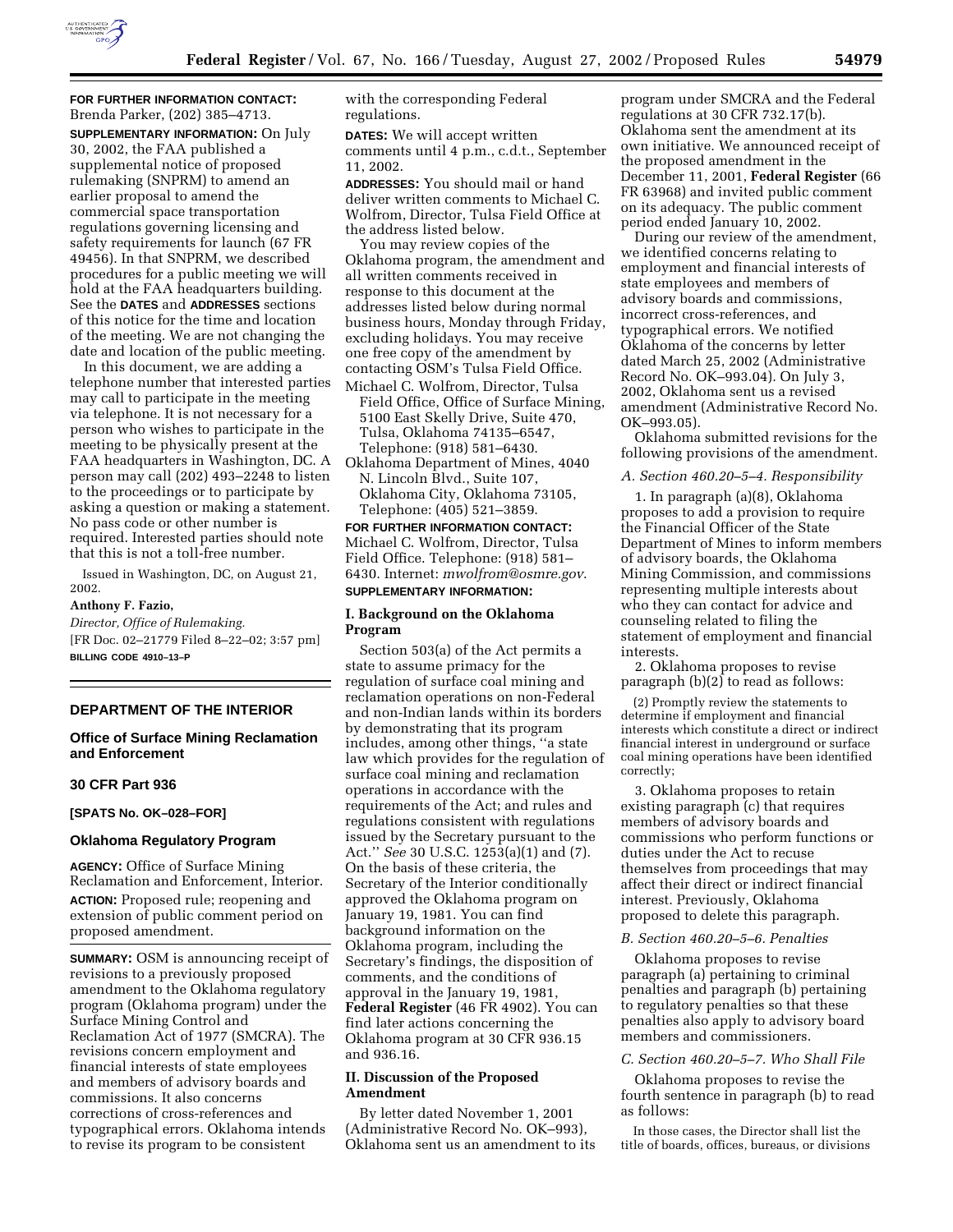within the Department of Mines which do not perform any functions or duties under the Act and list the positions not performing functions or duties under the Act for only those boards, offices, bureaus, or divisions that do have some employees performing functions or duties under the Act.

#### *D. Section 460.20–5–10. What To Report*

1. Oklahoma proposes to revise paragraph (c)(3) to read as follows:

(3) The exceptions shown in the certification portion of the form must provide enough information for the Director of the Department, for employees, or the Governor's Office, Director of Appointments, for advisory board or Commission members, to determine the existence of a direct or indirect financial interest. Accordingly, the exceptions should:

2. Oklahoma proposes to revise paragraph (c)(4) to read as follows:

(4) Employees, advisory board members, and commissioners are cautioned to give serious consideration to their direct and indirect financial interests before signing the statement of certification. \* \* \*

#### *E. Section 460.20–15–6. Review of Permit Applications*

Oklahoma proposes to revise paragraph (b)(5)(C) to read as follows:

(C) Was not identified in the permit application.

## *F. Correction of Cross-References and Typographical Errors*

Oklahoma proposes to correct incorrect cross-references and typographical errors in Section 460:20– 3–5. Definitions, Section 462:20–5–10. What to report, and Section 460:20–45– 46. Revegetation: standards for success.

#### **III. Public Comment Procedures**

We are reopening the comment period on the proposed Oklahoma program amendment to provide the public an opportunity to reconsider the adequacy of the proposed amendment in light of the additional materials submitted. In accordance with the provisions of 30 CFR 732.17(h), we are seeking comments on whether the proposed amendment satisfies the applicable program approval criteria of 30 CFR 732.15. If we approve the amendment, it will become part of the Oklahoma program.

*Written Comments:* If you submit written or electronic comments on the proposed rule during the 15-day comment period, they should be specific, should be confined to issues pertinent to the notice, and should explain the reason for your recommendation(s). We may not be able to consider or include in the Administrative Record comments

delivered to an address other than the one listed above (*see* **ADDRESSES**).

*Electronic Comments:* Please submit Internet comments as an ASCII, WordPerfect, or Word file avoiding the use of special characters and any form of encryption. Please also include ''Attn: SPATS NO. OK–028–FOR'' and your name and return address in your Internet message. If you do not receive a confirmation that we have received your Internet message, contact the Tulsa Field Office at (918) 581–6430.

*Availability of Comments:* Our practice is to make comments, including names and home addresses of respondents, available for public review during regular business hours at OSM's Tulsa Field Office (*see* **ADDRESSES**). Individual respondents may request that we withhold their home address from the administrative record, which we will honor to the extent allowable by law. There also may be circumstances in which we would withhold from the administrative record a respondent's identity, as allowable by law. If you wish us to withhold your name and/or address, you must state this prominently at the beginning of your comment. However, we will not consider anonymous comments. We will make all submissions from organizations or businesses, and from individuals identifying themselves as representatives or officials of organizations or businesses, available for public inspection in their entirety.

#### *IV. Procedural Determinations*

*Executive Order 12866—Regulatory Planning and Review*

This rule is exempted from review by the Office of Management and Budget under Executive Order 12866.

#### *Executive Order 12630—Takings*

This rule does not have takings implications. This determination is based on the analysis performed for the counterpart Federal regulations.

#### *Executive Order 13132—Federalism*

This rule does not have federalism implications. SMCRA delineates the roles of the Federal and State governments with regard to the regulation of surface coal mining and reclamation operations. One of the purposes of SMCRA is to ''establish a nationwide program to protect society and the environment from the adverse effects of surface coal mining operations." Section  $503(a)(1)$  of SMCRA requires that State laws regulating surface coal mining and reclamation operations be ''in accordance with'' the requirements of SMCRA, and section 503(a)(7) requires

that State programs contain rules and regulations ''consistent with'' regulations issued by the Secretary under SMCRA.

## *Executive Order 12988—Civil Justice Reform*

The Department of the Interior has conducted the reviews required by section 3 of Executive Order 12988 and has determined that, to the extent allowed by law, this rule meets the applicable standards of subsections (a) and (b) of this section. However, these standards are not applicable to the actual language of State regulatory programs and program amendments since each such program is drafted and promulgated by a specific State, not OSM. Under sections 503 and 505 of SMCRA (30 U.S.C. 1253 and 1255) and 30 CFR 730.11, 732.15, and 732.17(h)(10), decisions on proposed State regulatory programs and program amendments submitted by the States must be based solely on a determination of whether the submittal is consistent with SMCRA and its implementing Federal regulations and whether the other requirements of 30 CFR Parts 730, 731, and 732 have been met.

## *Executive Order 13211—Regulations That Significantly Affect the Supply, Distribution, or Use of Energy*

On May 18, 2001, the President issued Executive Order 13211 which requires agencies to prepare a Statement of Energy Effects for a rule that is (1) considered significant under Executive Order 12866, and (2) likely to have a significant adverse effect on the supply, distribution, or use of energy. Because this rule is exempt from review under Executive Order 12866 and is not expected to have a significant adverse effect on the supply, distribution, or use of energy, a Statement of Energy Effects is not required.

## *National Environmental Policy Act*

Section 702(d) of SMCRA (30 U.S.C. 1292(d)) provides that a decision on a proposed State regulatory program provision does not constitute a major Federal action within the meaning of section 102(2)(C) of the National Environmental Policy Act (42 U.S.C. 4332(2)(C)). A determination has been made that such decisions are categorically excluded from the NEPA process (516 DM 8.4.A).

#### *Paperwork Reduction Act*

This rule does not contain information collection requirements that require approval by the Office of Management and Budget under the